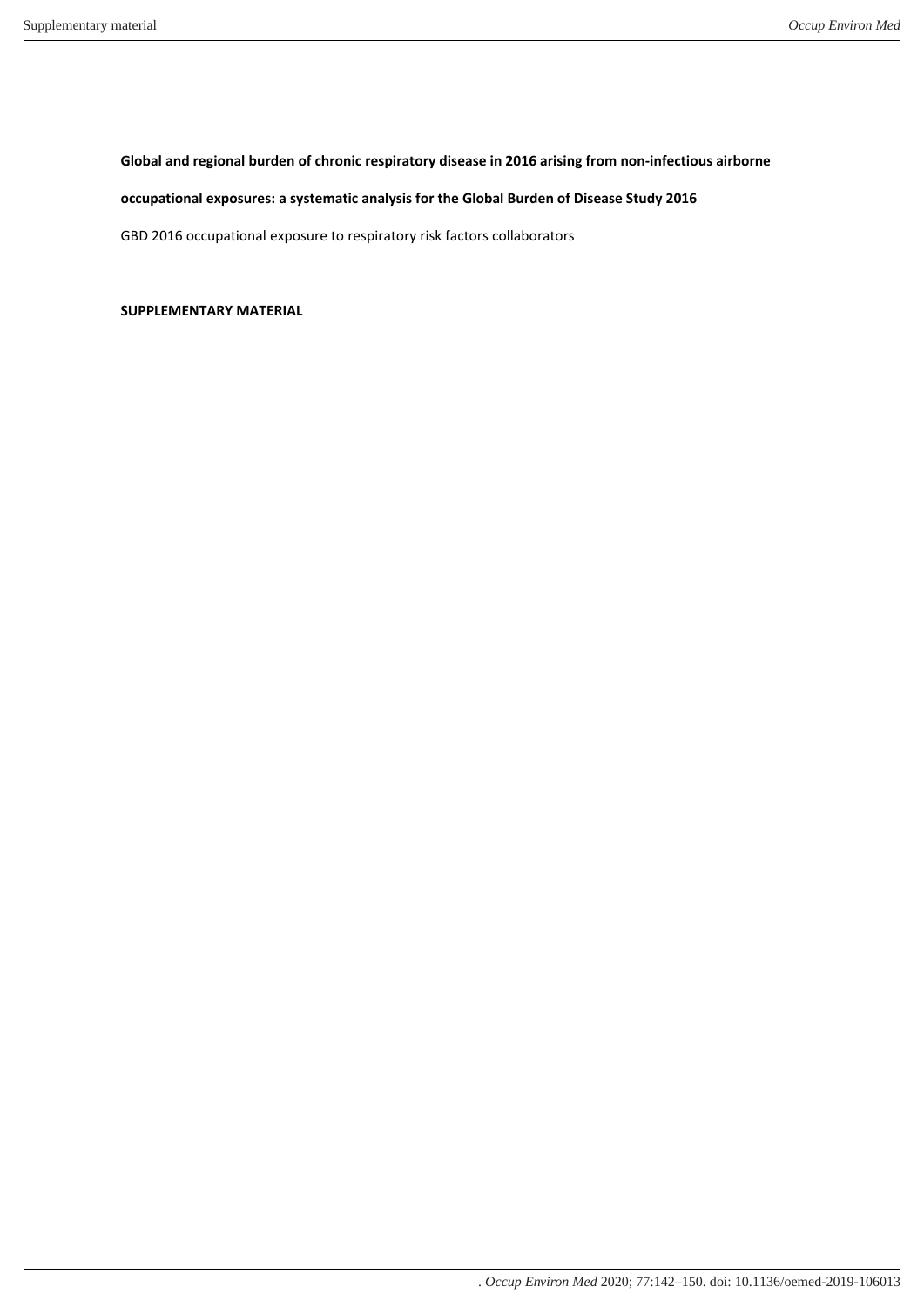#### **APPENDIX 1: FURTHER DISCUSSION**

#### **PMGF and SHS and COPD**

Using the GBD 2016 methodology, the PAFs for occupationally related COPD for 2000 were estimated to be 17% (DALYs) and 16% (deaths)<sup>1</sup>. Since the same set of industry-based RRs were used for all regions, the variation in PAFs between regions must come primarily from differences in the industry distribution, and because the estimates for the proportion of exposed persons within a given industry was different for LMI regions compared to high-income regions. The 41% fall in the occupationally related COPD death rate between 1990 and 2016 was considerably higher than the fall in the rate of all-cause COPD deaths (23%) over the same period<sup>1</sup>. Given the small variation in the PAFs over time, this suggests the variation in occupationally-related rates over time was due to a combination of changes in industry distribution and underlying changes in the prevalence of the disease in the general community.

There was uncertainty in the prevalence and level of exposure to PMGF in different industries. The prevalences used in the analysis are based on the limited published data available<sup>2-18</sup> and expert opinion, and it is unclear whether the effect of this uncertainty would have been likely to overestimate or to underestimate the true burden. Estimates of SHS were based on CAREX – the strengths and limitations of this approach are considered elsewhere $^{19}$ .

Another issue to take into account is that the analysis of PMGF leading to COPD did not explicitly assume a latency between exposure and occurrence of symptoms, although there was an assumption of continuing risk once exposure ceased. The population at risk was based on those currently exposed, with an attempt to use this to estimate ever-exposed, without attempting to formally take turnover into account. This approach was adopted because there was considered insufficient information at the time to support the use of a different approach. However, it is likely this approach can be improved for future analyses by taking into account latency and persistence of risk.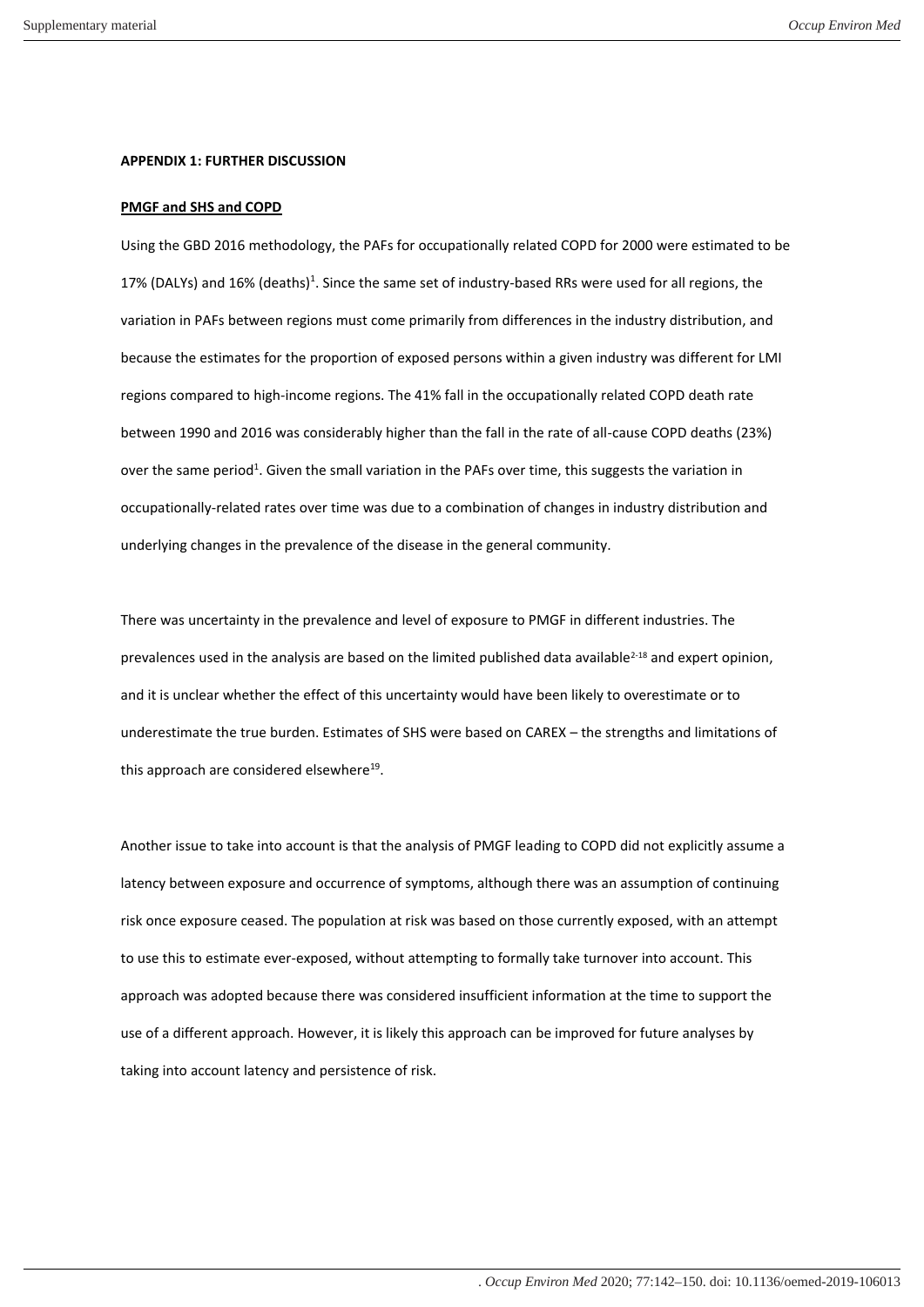The measures of relative risk for the COPD analysis were based on a meta-analysis conducted for this study. There were few studies that provided valid estimates of outcome (most studies based the diagnosis of COPD on self-report) and of exposure (most did not use a job-exposure matrix or equivalent), and the final relative risk estimates were based on the data from only two studies, both from the United States<sup>1417</sup>. The estimates are expected to be appropriate for the exposure circumstances included in the current analysis, but there will be some uncertainty given that this is a global study and the included studies were based on a high-income country. The relationship between exposure and disease occurrence is likely to be similar across regions, but it is less clear if the exposure circumstances would be similar to those experienced by the workers included in the studies on which the relative risk estimates were based. The approach used assumed that "high" exposure and "low" exposure levels would be similar in all regions, but that the prevalence of exposure was greater in LMI regions, and generally that a higher proportion of those exposed in LMI regions were exposed at a high level.

The main determinant of exposure is likely to be the job task, and job task is likely to be related more to occupation than industry. Exposure estimates for PMGF and SHS were based on industry rather than occupation because most of the potentially useable exposure information in the literature was based on industry rather than occupation. However, the analysis was undertaken using estimates of persons exposed at high, low, or background levels, attempting to match the exposure circumstances to those present in the studies that provided the relative risk estimates. So, basing the exposure prevalence measures on industry should be a reasonable approach. Nevertheless, there is considerable scope for improvement in the assessment of the prevalence of exposure to PMGF.

Many of the control measures for SHS are likely to be different to those for PMGF. Therefore, there is interest in examining the burden arising from SHS and PMGF separately. The main relevant results are summarised here and in Table S3. Of the 460,000 deaths (382,000–551,000) from COPD, 92% were estimated to have been caused by PMGF and 11% by SHS (the percentages add to more than 100 because both exposures could contribute to the same death). Of the 10.7 million DALYs, 86% were estimated to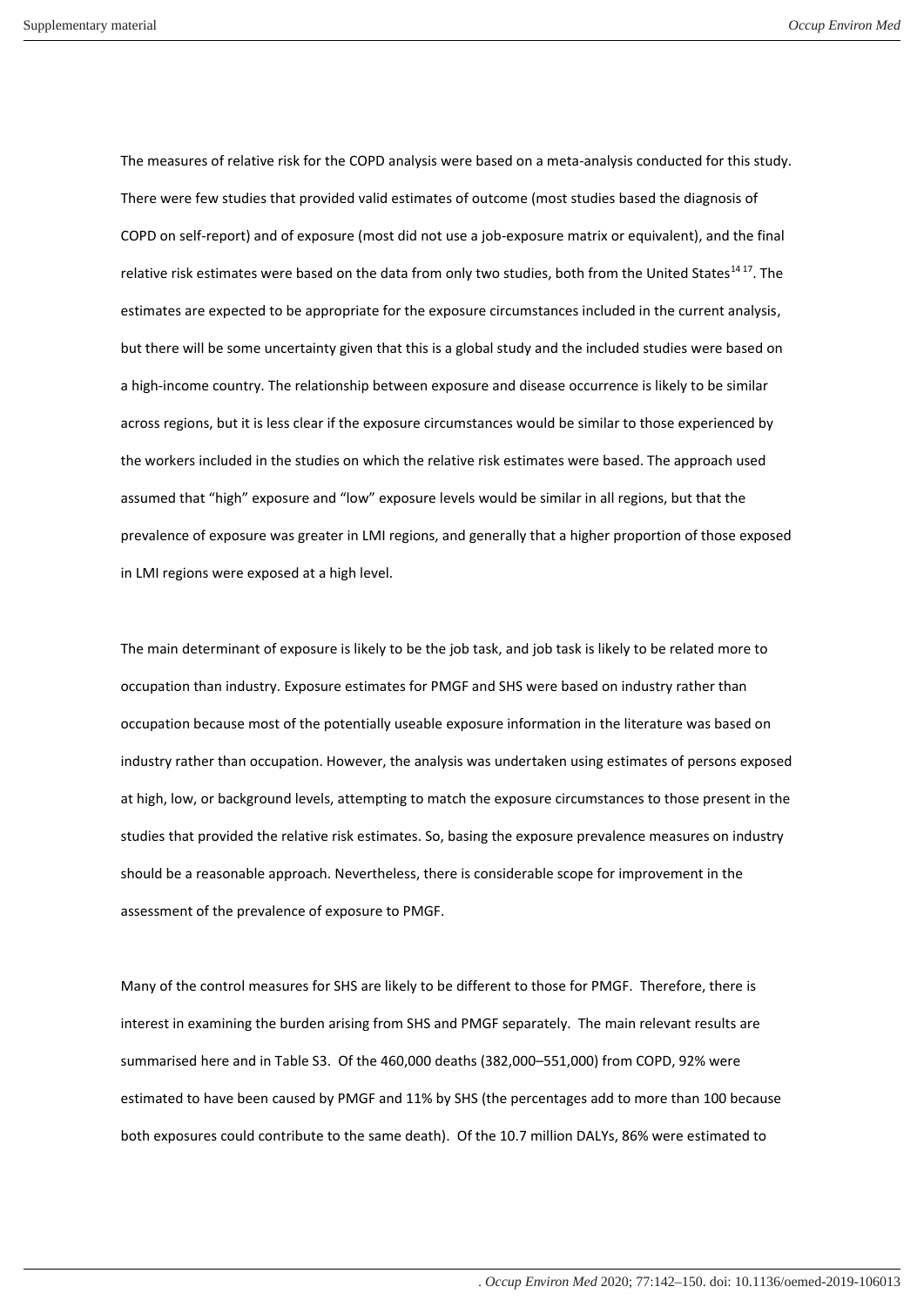have been caused by PMGF and 17% by SHS. Males accounted for 76% of the PMGF-related deaths and 68% of the SHS-related deaths (the equivalent percentages for DALYs were almost exactly the same – PMGF 75%; SHS 67%).

For SHS, the use of CAREX estimates of exposure prevalence (adjusted depending on level of development in each country), which were based on results for 1990–1993 for Western Europe, has the advantage that it reflects past exposure prevalence, which appears reasonable for estimates for 2016 given the latency for exposures resulting in COPD. However, only having a single estimate means comparisons of burden across time do not take into account changes in smoking habits and thus associated changes in SHS exposure prevalence. The adjustment between regions based on level of development was also blunt. The extent of direction of any resultant bias is hard to predict, with a probable over-estimation of SHS exposure prevalence in recent years at least partially offset by a probable underestimation of SHS exposure prevalence in LMI countries. Approaches to overcome these limitations are being considered for future GBD analyses.

#### **Asthmagens and asthma**

The rates of occupational asthma deaths and DALYs reflect a combination of the PAF and the rate of all asthma in the relevant region. The all-asthma rates appear to have the major influence on this, with the six regions with the highest rates of occupationally related asthma all being the six regions with the highest overall rates of asthma deaths. The exceptionally high rate of occupational asthma deaths in Oceania (2.4 times that of the region with second-highest rate) is a direct reflection of the overall asthma death rates estimated in GBD 2016 (where the asthma death rate in Oceania was 2.6 times that of the region with the second-highest rate)<sup>1</sup>, the cause of which is not clear. The significant fall in the rate of occupationally related asthma deaths (and DALYs) between 1990 and 2016 is heavily influenced by changes in the rate of all-cause asthma, with the rate of all-cause asthma deaths dropping by 37% over the 26-year period and the occupational exposure PAF actually increasing considerably (28%).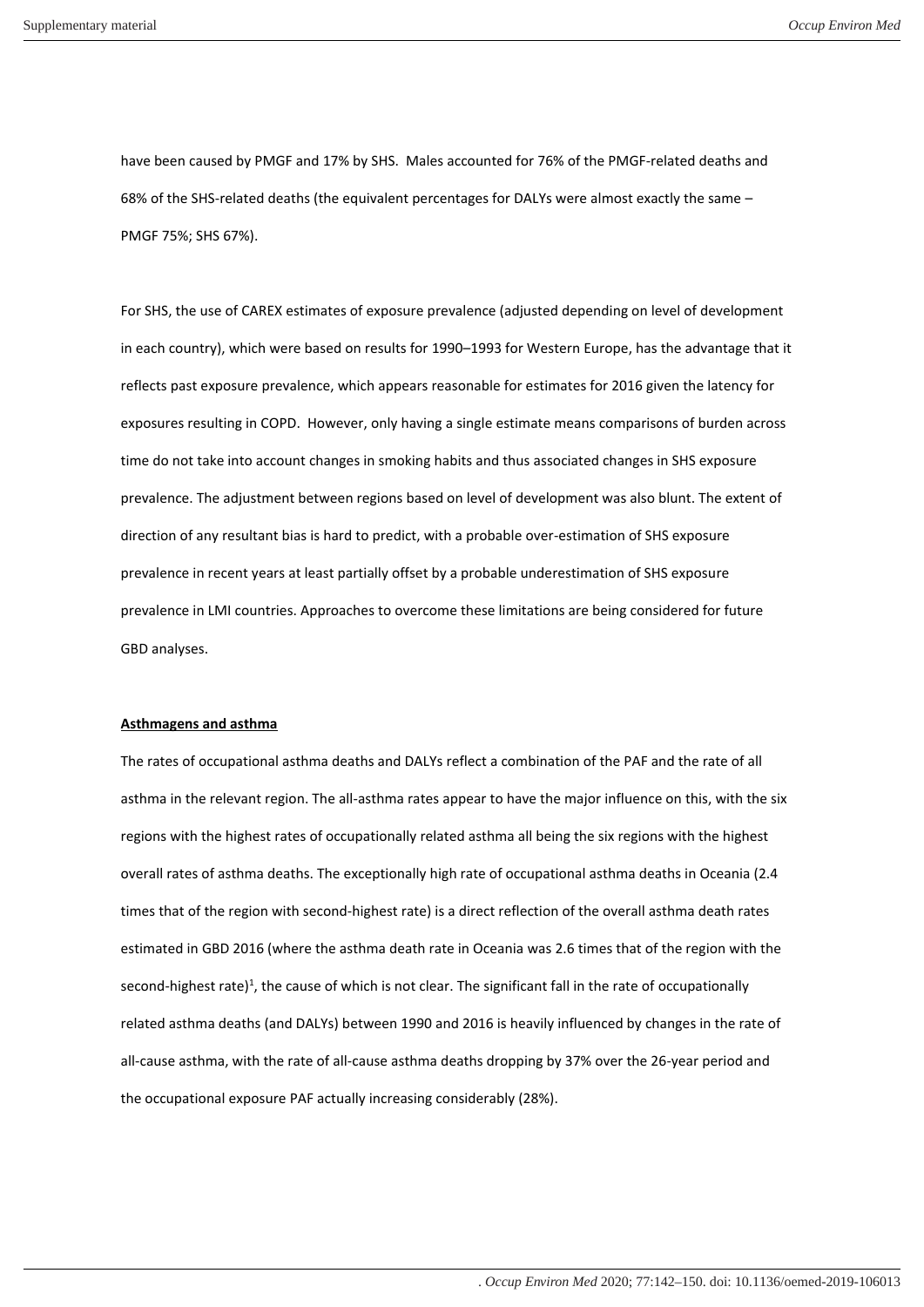The analysis was based on a good-quality population-based study that was conducted in Finland<sup>2021</sup>. For many occupations, the relevant exposures in Finland are likely to be similar to those in other high-income countries. For farming, where the Nordic countries' practices are likely to be importantly different from those in countries with a warmer climate, the relative risk estimate from the Finnish study was replaced with one from what was considered a good-quality study covering much of Western Europe<sup>22</sup>. These approaches seem appropriate for high-income countries, but they are likely to be less so for LMI countries. The high relative risk for mining raises the possibility of an overlap in the diagnosis of asthma and COPD.

As mentioned in the main paper, the CRA study estimated a PAF of 11% based on DALYs and 17% based on deaths (and estimated 38,000 deaths in 2000)<sup>23</sup>. The CRA approach used the same relative risks based on occupation as used in this study and a similar approach to estimating the prevalence of exposed workers. Therefore, the difference in the PAF must have arisen primarily from changes in the employment distribution and slight differences in the general methodology. Using the GBD 2016 methodology, the PAFs for occupational asthma for 2000 were estimated to be 9% for DALYs (8% for deaths)<sup>1</sup>. Since the relative risks were based on occupation, and the same set of relative risks was used for all regions, variation in the PAF between regions arose primarily from differences in occupation distribution and employment participation at different ages.

### **Pneumoconioses**

The estimate of 21,500 deaths is considerably lower than the estimate of about 260,000 deaths in GBD 2013<sup>24</sup>. The difference arose primarily from a change in the approach used to allocate heart failure deaths to a specific cause of death category, with the GBD 2013 approach likely to have led to a major overestimation. The current estimate is also moderately lower than the estimate of 36,000 in GBD 2015<sup>25</sup>, with the differences due to improvements in estimates of causes of death. The current estimate is considered more accurate than previous estimates, but nevertheless remains subject to uncertainty arising from inaccurate cause of death coding in the source data, which is considered likely to have led to an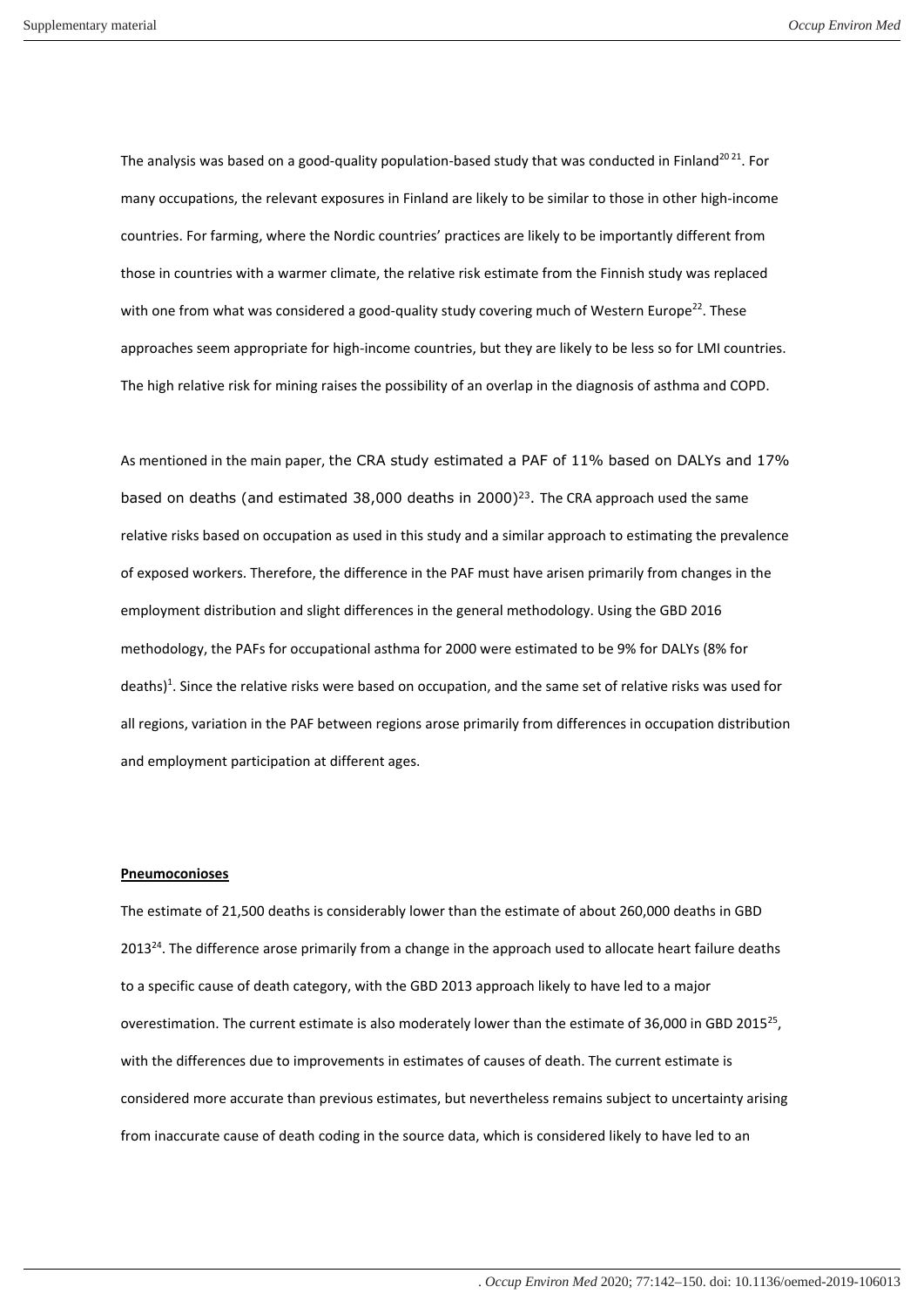underestimate, rather than an overestimate, of the burden arising from exposure to pneumoconiotic dusts. In addition, pneumoconiosis predisposes to tuberculosis, meaning the true burden of disease related to pneumoconiosis is likely to be higher than reported in the current analysis<sup>26</sup>.

The CRA study estimated 30,000 deaths from the three main pneumoconioses (silicosis, asbestosis, and coal workers' pneumoconiosis) and 36,000 from all pneumoconioses<sup>23</sup>. Very different approaches were used in the two analyses. The CRA 2000 estimates were made using estimates of absolute risk and exposure and had more scope for error. The GBD 2016 estimates were based on sophisticated modelling of available information on incidence, prevalence, and mortality and are considered more accurate, with the proviso about the "Other pneumoconioses" category mentioned in the main paper.

### **Other methodological considerations**

The main general uncertainties have been considered in detail in the companion overview paper<sup>27</sup>. Methodological issues specific to the three main outcomes of interest have already been considered above in the relevant sections. General issues of particular relevance to the presented analysis are considered here.

Industry (for PMGF and SHS) and occupation (for asthmagens) were used as the basis for the risk factor exposure prevalence measures, which in turn were used to produce the PAF estimates. Since the relative risks were constant over time, changes in the PAFs over time are primarily due to differences over time in terms of occupation and industry distribution and employment participation at different ages, rather than to measured changes in the exposures for a given occupation or industry. Ideally, direct measures of the relevant hazards would be used. For COPD and asthma, the relevant exposures to measure are often hard to characterise, and they are hard to measure even if they can be characterised, which means the data on absolute or cumulative exposure are not available for the vast majority of relevant exposures. Also, the risk measures in the literature are typically available on the basis of occupation or industry, or on the basis of high exposure or low exposure. Therefore, using industry (for PMGF and SHS) and occupation (for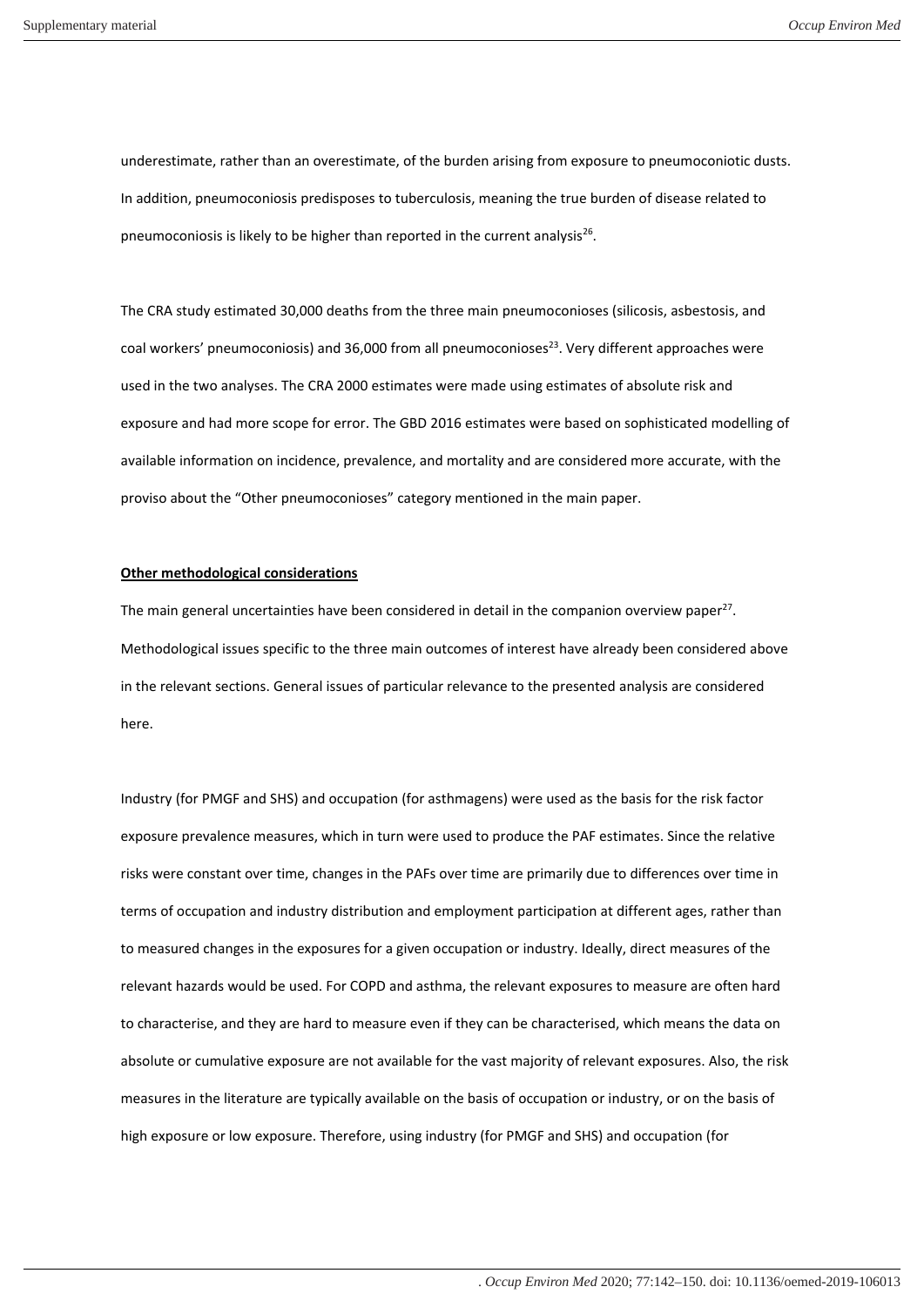asthmagens) was the only feasible approach that could be used to assign exposure prevalence. However, it may be possible to use broad measures of exposure to adjust for changes in exposure over time, and the development of job-exposure matrices suitable for use in occupational COPD<sup>28</sup> and asthma<sup>29</sup> studies raises the prospect of being able to incorporate more direct measures of relevant exposures in future analyses.

The relative risk estimates used were those considered the most appropriate available, but it is likely that there have been mismatches between the relative risk estimates used and the exposure circumstances to which they have been applied for some workers, countries, and time periods. This is because the relative risk estimates came from high-income countries and covered a range of time periods, the included workers had varying length and intensity of exposure, and the time since first exposure varied. This could have resulted in over- or underestimation of the relevant and relative burden for particular regions. The potential misclassification of exposure, and the "healthy worker effect" in the source studies would both be expected to have led to some underestimation of the true effect of the exposures (as reflected in the relative risks) and thus to an underestimation of the burden.

Tobacco smoking is an important modifier of the effects of many of the relevant exposures and of course is the most important cause of COPD. Therefore, changes over time and differences between regions will have been influenced by trends over time and regional differences in the prevalence of tobacco smoking in addition to the factors mentioned earlier. Similarly, no account is taken of environmental exposures away from work. The study does not include a range of potentially important occupational respiratory diseases, such as respiratory infections<sup>30</sup>, other occupational causes of fibrosis apart from pneumoconioses and lung disease arising from nanoparticle exposure<sup>31</sup>.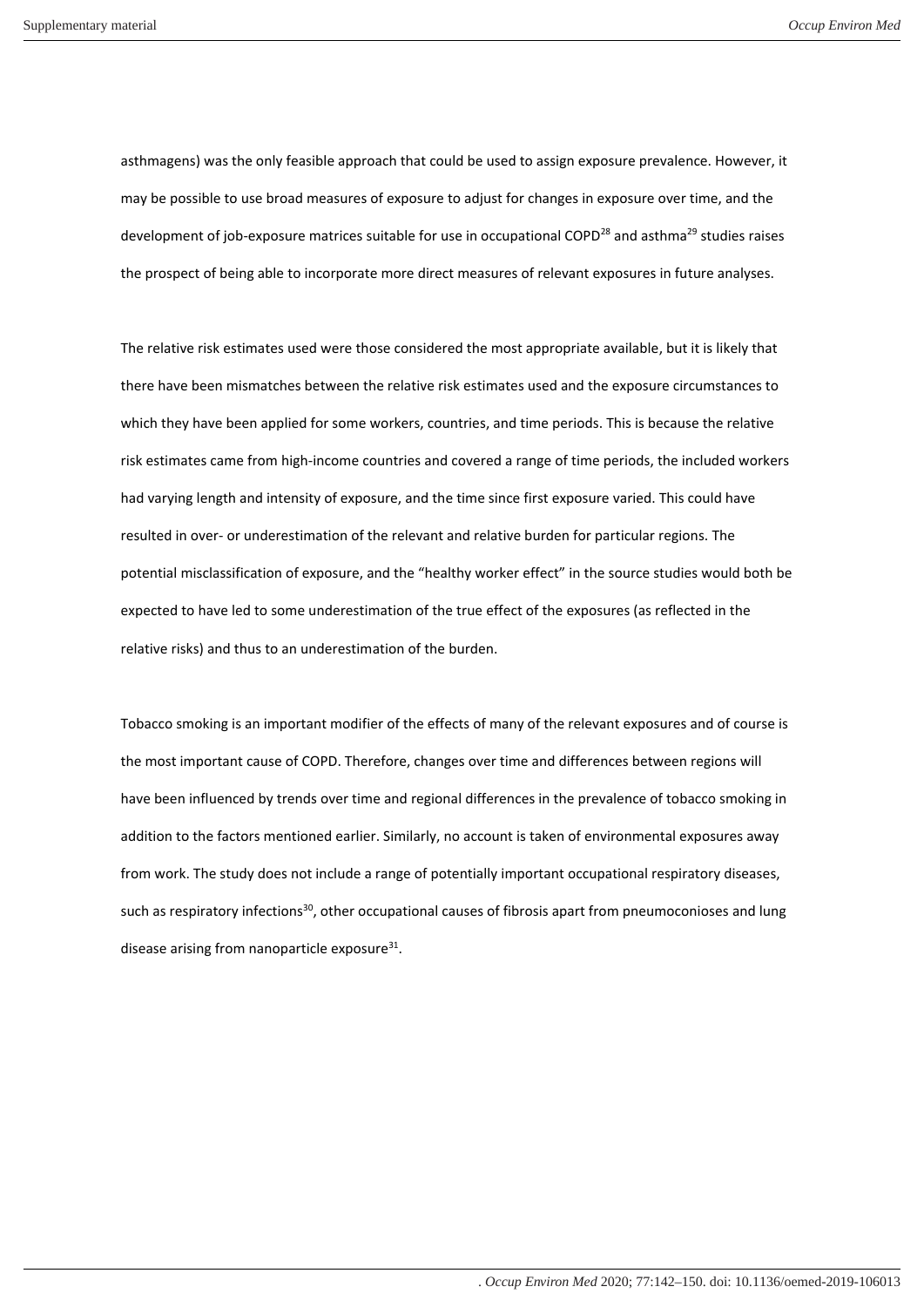| High income       |                  | Low & middle income |      |  |
|-------------------|------------------|---------------------|------|--|
| High <sup>2</sup> | Low <sup>2</sup> | High                | Low  |  |
| 0.10              | 0.50             | 0.10                | 0.70 |  |
| 0.10              | 0.70             | 0.40                | 0.40 |  |
| 0.10              | 0.70             | 0.40                | 0.40 |  |
| 0.10              | 0.50             | 0.10                | 0.70 |  |
| 0.10              | 0.70             | 0.40                | 0.40 |  |
| 0                 | 0.05             | 0                   | 0.10 |  |
| 0.10              | 0.50             | 0.10                | 0.70 |  |
| 0                 | 0.05             | 0                   | 0.10 |  |
|                   |                  |                     |      |  |
| 0                 | 0.05             | 0                   | 0.10 |  |
|                   |                  |                     |      |  |

## **Table S1 PGMF exposure proportion by level of exposure, economic activity, and country income level, 2015<sup>1</sup>**

1: PMGF=Particulate matter, gases and fumes

2: "High" and "low" exposure: these are qualitative categories judged to most closely match the exposures in the studies that provided the risk measures.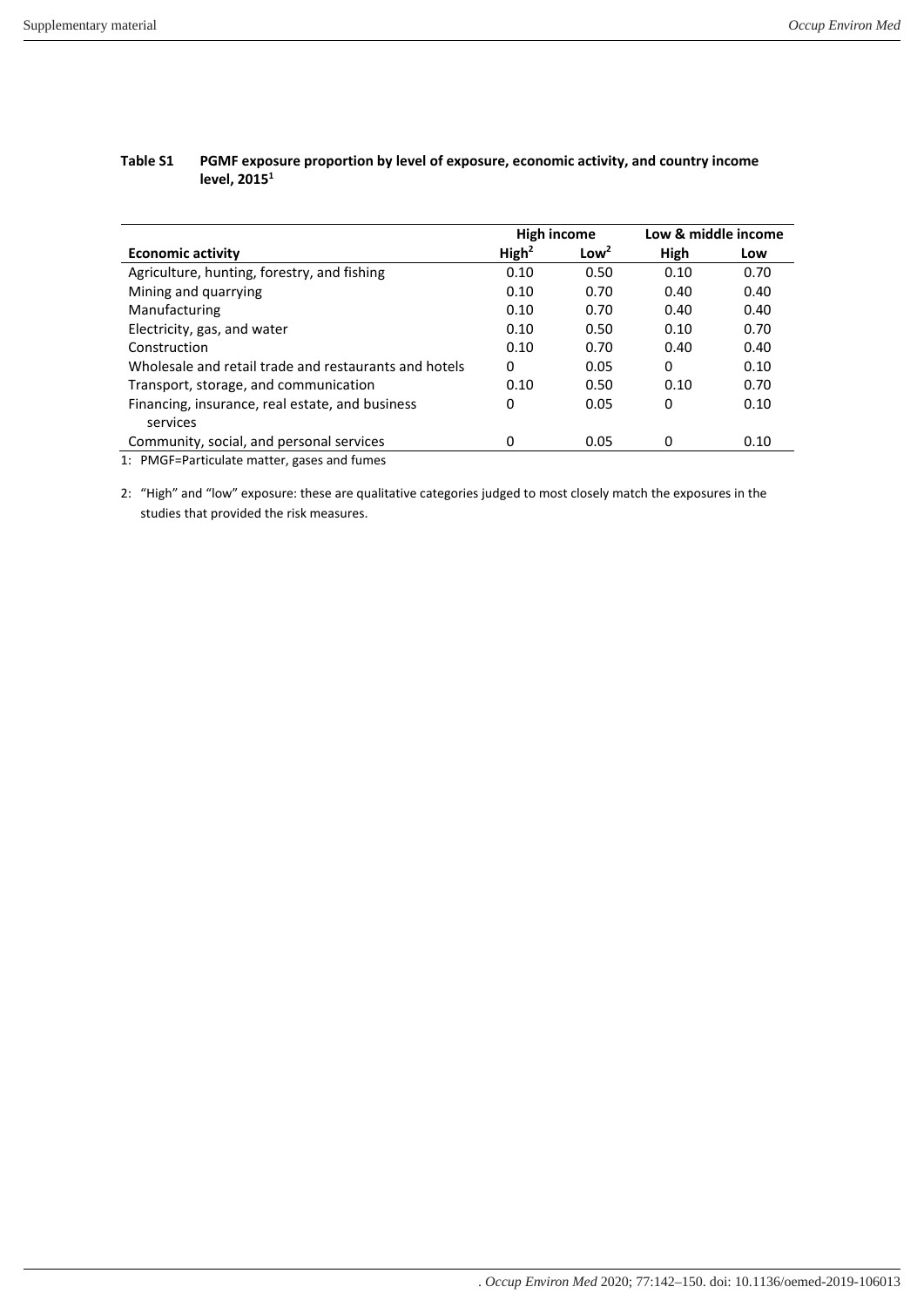|                 | <b>Male</b>     |                        |                        | Female    |        |        |  |
|-----------------|-----------------|------------------------|------------------------|-----------|--------|--------|--|
| Occupation      | RR <sup>1</sup> | $95\%$ LL <sup>2</sup> | $95\%$ UL <sup>3</sup> | <b>RR</b> | 95% LL | 95% UL |  |
| Background      | 1               |                        |                        | 1         |        |        |  |
| Administration  | 1               |                        |                        | 1         |        |        |  |
| Technical       | 1.05            | 0.98                   | 1.12                   | 1.06      | 1.03   | 1.10   |  |
| <b>Sales</b>    | 1.14            | 1.05                   | 1.23                   | 1.13      | 1.08   | 1.18   |  |
| Agriculture     | 1.50            | 1.11                   | 2.03                   | 1.50      | 1.11   | 2.03   |  |
| Mining          | 1.95            | 1.58                   | 2.40                   | 1.95      | 1.58   | 2.40   |  |
| Transport       | 1.31            | 1.22                   | 1.40                   | 1.22      | 1.13   | 1.31   |  |
| Manufacturing   | 1.56            | 1.47                   | 1.65                   | 1.33      | 1.27   | 1.39   |  |
| <b>Services</b> | 1.53            | 1.42                   | 1.66                   | 1.41      | 1.35   | 1.46   |  |

### **Table S2 Relative risks and 95% uncertainty intervals for asthma, by occupation and sex**

1: RR=Relative risk

2: 95% uncertainty interval lower limit

3: 95% uncertainty interval upper limit

Based on Karjalainen and Nurminen, 2001, 200220 21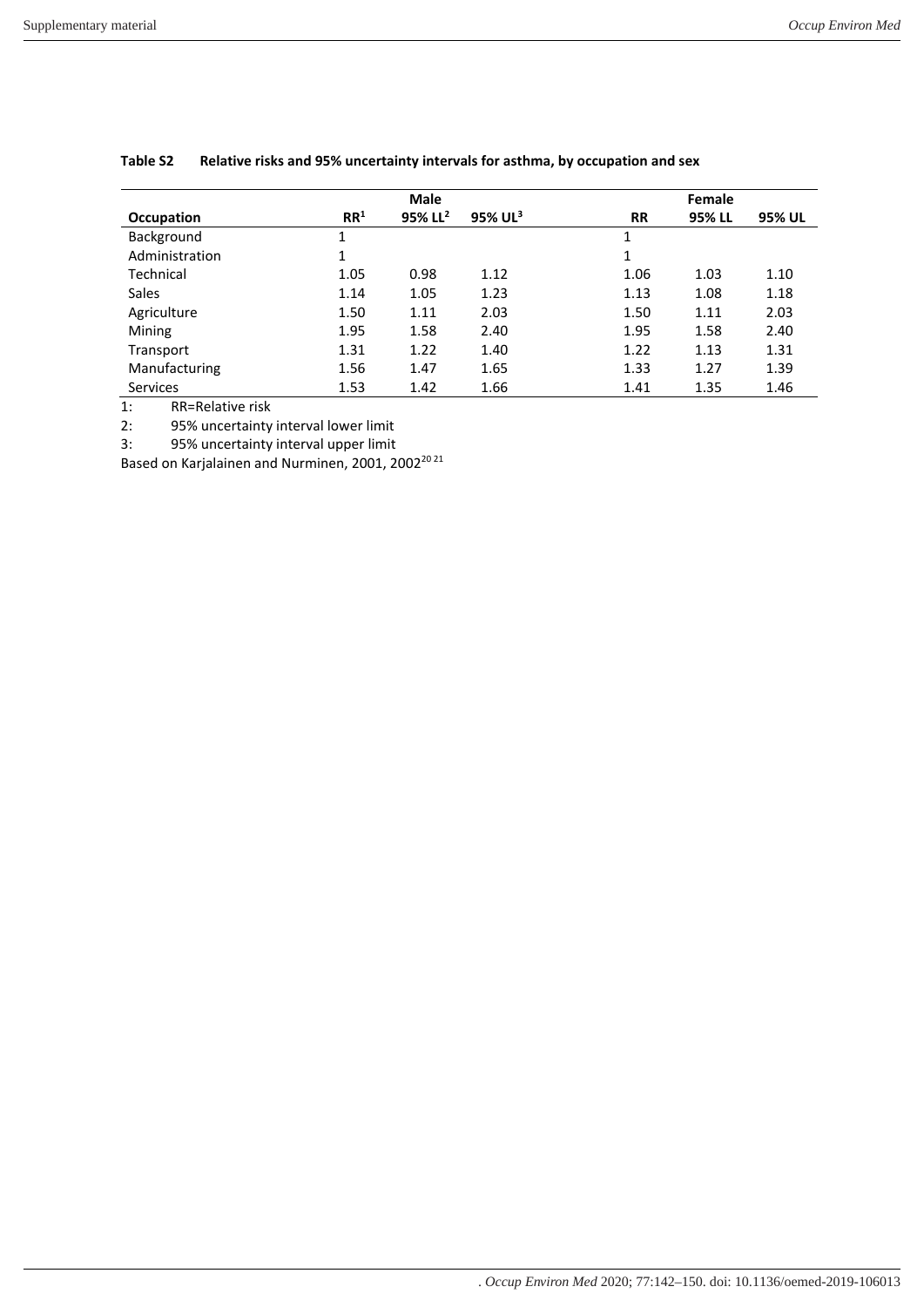|                    | . .<br><b>Deaths</b>                 |                                     |                                      |         |                                           |                                            |                                             |         |
|--------------------|--------------------------------------|-------------------------------------|--------------------------------------|---------|-------------------------------------------|--------------------------------------------|---------------------------------------------|---------|
| <b>Risk factor</b> | Males <sup>2</sup>                   | <b>Females</b>                      | <b>Total</b>                         | $%^{3}$ | <b>Males</b>                              | <b>Females</b>                             | Total                                       | $%^{4}$ |
| PMGF <sup>5</sup>  | 321,113                              | 103,133                             | 424.266                              | 92.2    | 6,971,890                                 | 2,182,656                                  | 9,154,546                                   | 85.7    |
|                    | $(250, 173 -$<br>397,847)            | $(73,902 -$<br>136,929)             | $(349, 978 -$<br>507,545)            |         | $5,650,651 -$<br>8,303,288)               | $(1,704,845 -$<br>2,688,233)               | $(7,771,090 -$<br>10,539,367)               |         |
| SHS <sup>6</sup>   | 35,161<br>$(16, 188 -$<br>63,160)    | 16,741<br>$(7,687 -$<br>30,049)     | 51,903<br>$(23, 787 -$<br>91,431)    | 11.3    | 1,226,294<br>$(558.253 -$<br>2,229,256)   | 593,698<br>$(278, 653 -$<br>1,050,058)     | 1,819,991<br>831,200-<br>3,260,920)         | 17.0    |
| <b>Total</b>       | 343,122<br>$(270, 900 -$<br>422,000) | 116,958<br>$(87, 100 -$<br>153,300) | 460,080<br>$(381, 500 -$<br>551,300) | 100.0   | 7,969,986<br>$(6,518,000 -$<br>9,469,200) | 2,717,967<br>$(2, 143, 400 -$<br>3,328600) | 10,687,953<br>$(9,019,900 -$<br>12,517,000) | 100.0   |

# **Table S3 Global occupational-attributable deaths and DALYs from chronic obstructive pulmonary disease due to airborne exposures by risk factor and sex, 2016 (number, percent, and proportion [95% uncertainty interval])<sup>1</sup>**

1: DALY=Disability-adjusted life year.

2: The numbers in brackets in the whole table are 95% uncertainty intervals

3: Percentage of deaths from chronic obstructive pulmonary disease (COPD) that were due to this risk factor. The individual percentages don't add to 100 because both exposures could contribute to a single death.

4: Percentage of DALYs from COPD that were due to this risk factor. The individual percentages don't add to 100 because both exposures could contribute to a single event.

5: Particulate matter, gases and fumes causing COPD

6: Second-hand smoke causing COPD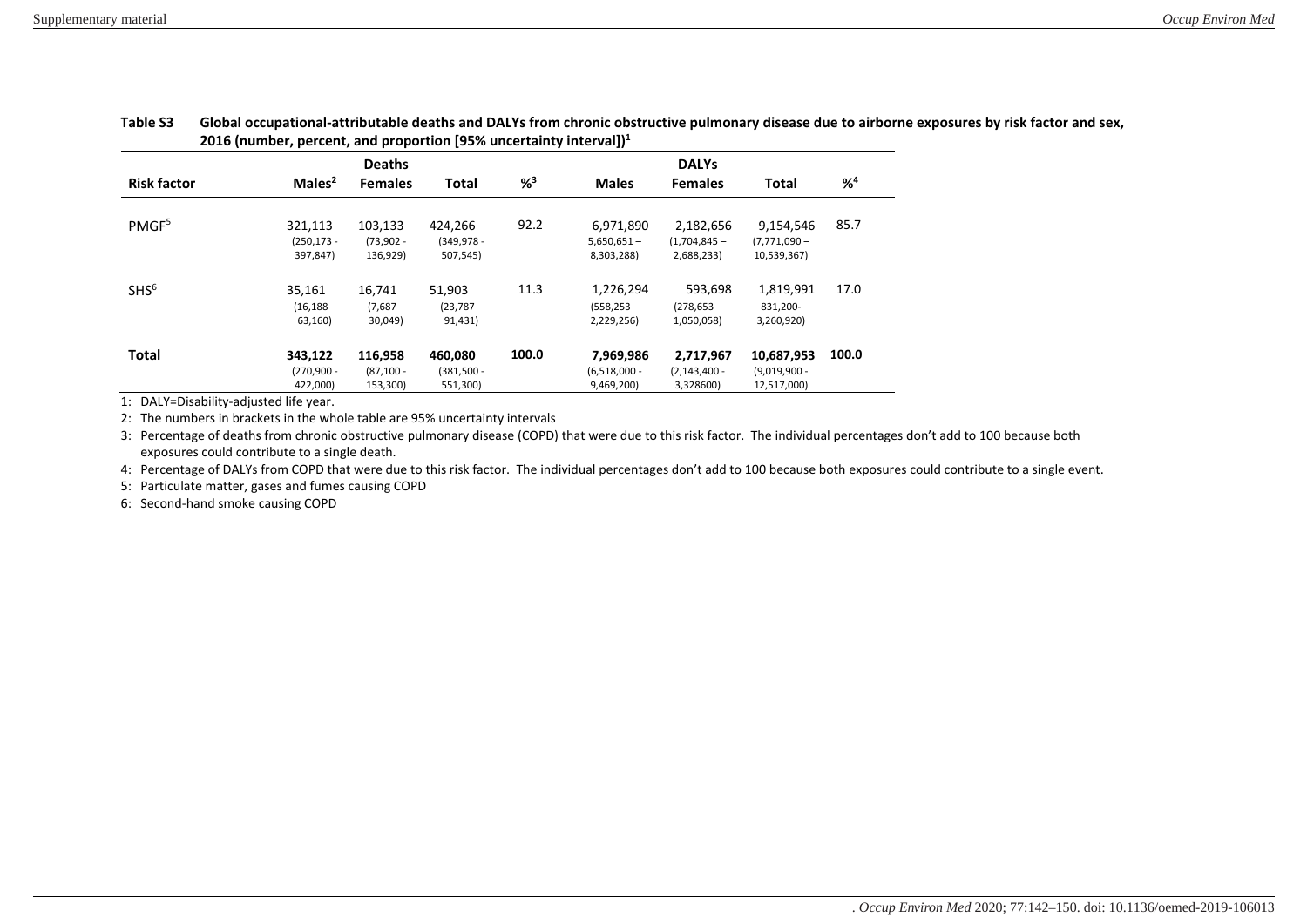

# **Figure S1 Occupation-attributable deaths from chronic respiratory disease due to exposure to PMGF and SHS, 2016**

PMGF= Particulate matter, gases and fumes; SHS=Second-hand smoke.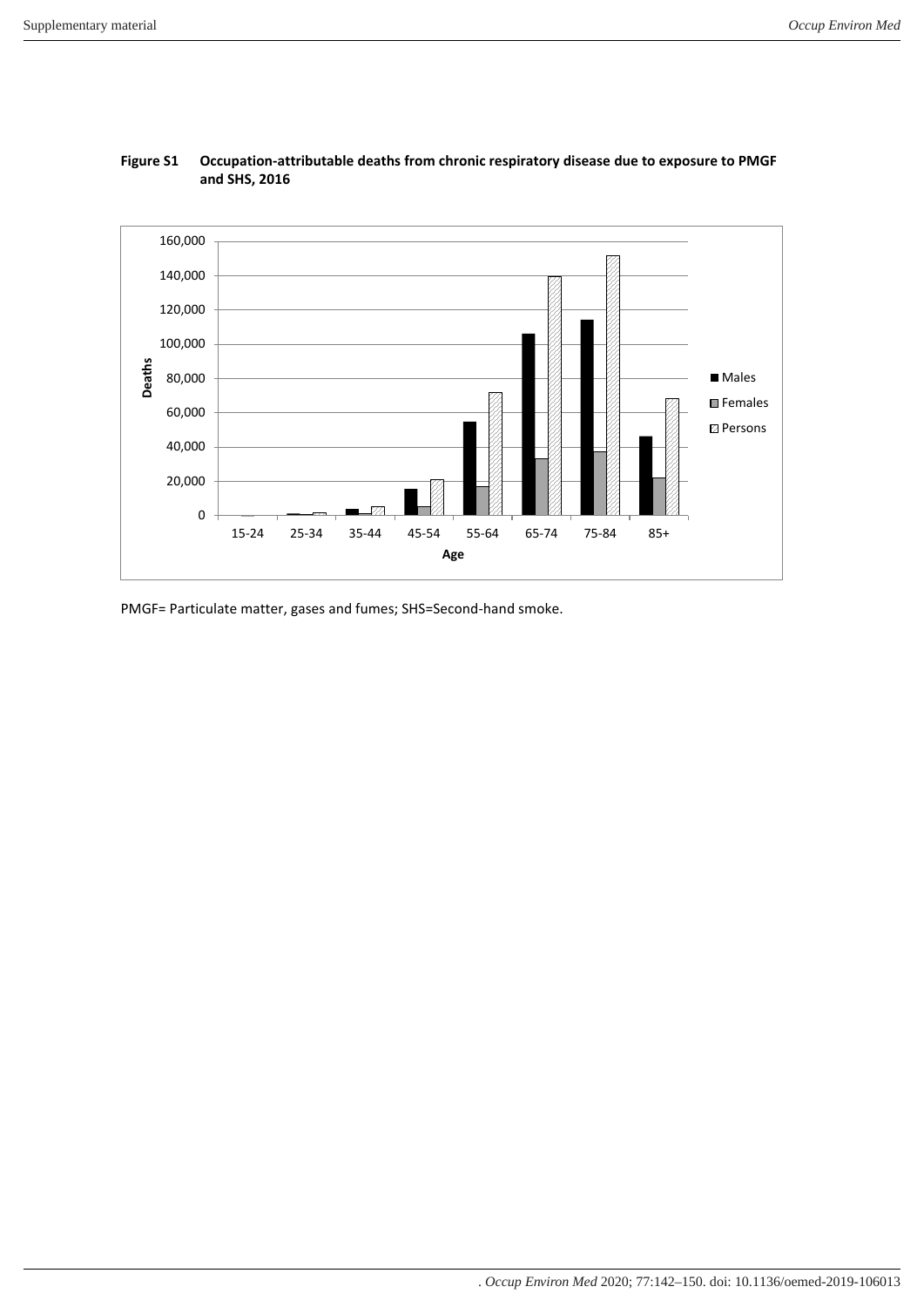



PMGF= Particulate matter, gases and fumes; SHS=Second-hand smoke.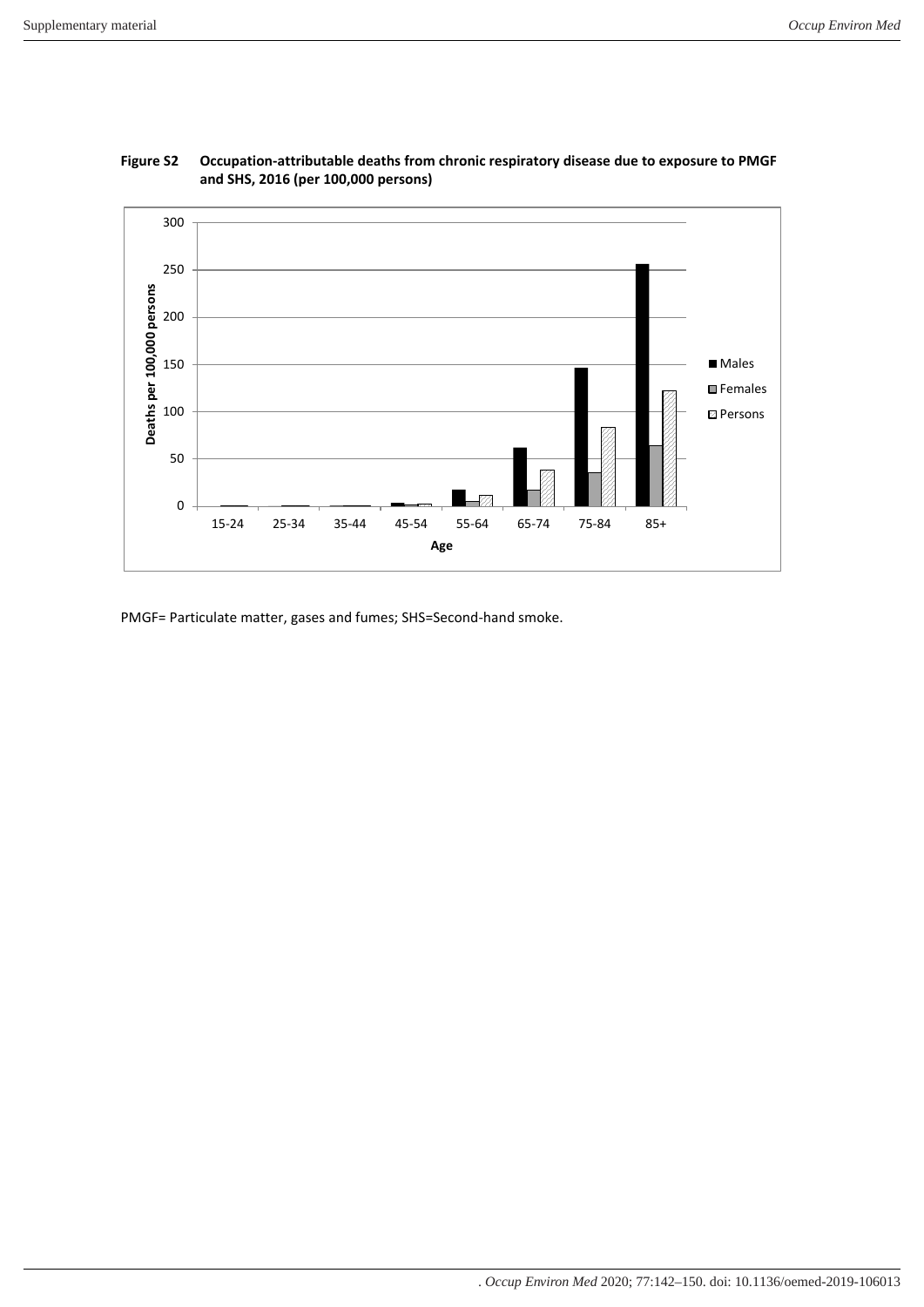

# **Figure S3 Occupation-attributable DALYs from chronic respiratory disease due to exposure to PMGF and SHS, 2016**

DALY=Disability-adjusted life year; PMGF= Particulate matter, gases and fumes; SHS=Second-hand smoke.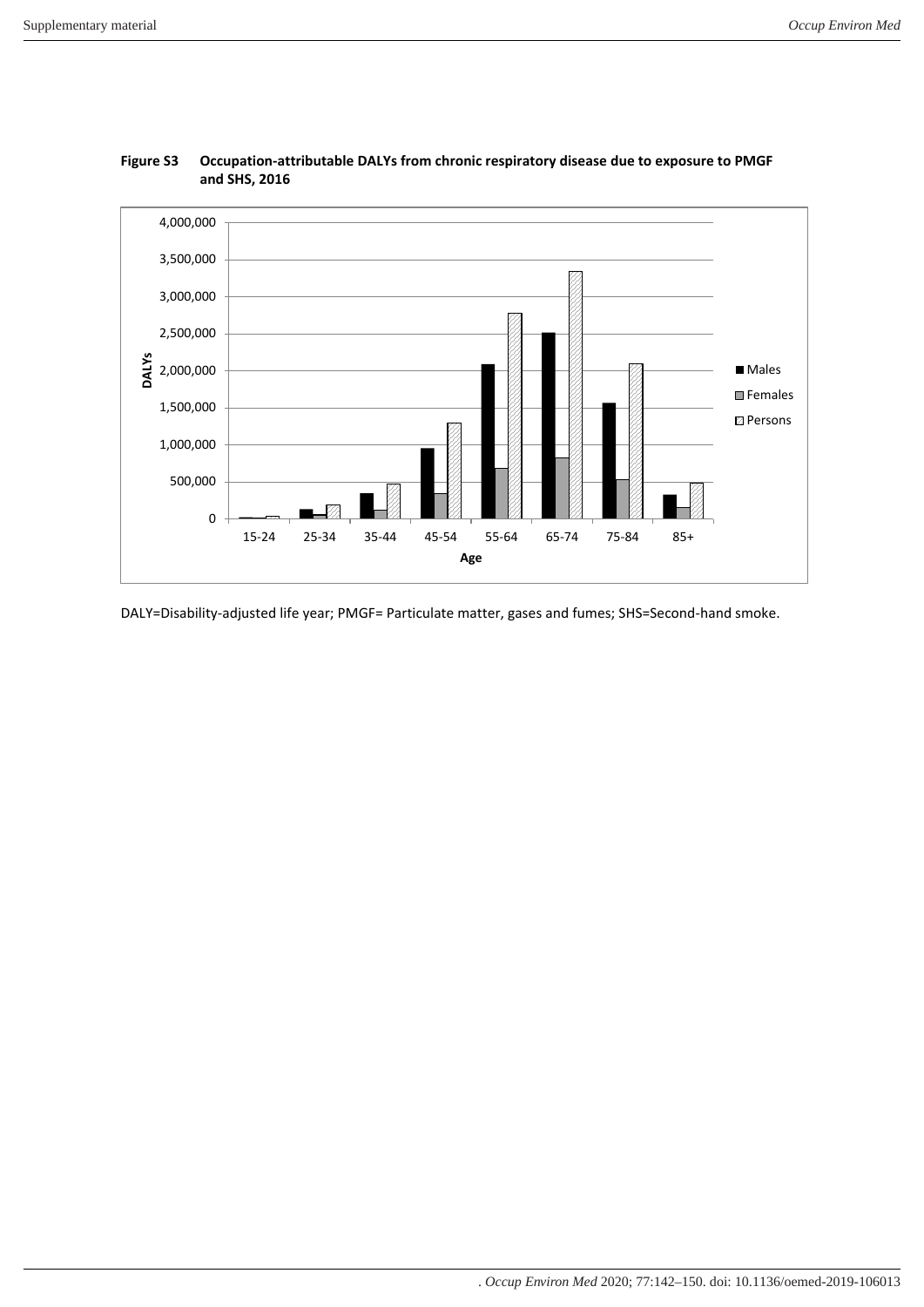![](_page_13_Figure_2.jpeg)

# **Figure S4 Occupation-attributable DALYs from chronic respiratory disease due to exposure to PMGF and SHS, 2016 (per 100,000 persons)**

DALY=Disability-adjusted life year; PMGF= Particulate matter, gases and fumes; SHS=Second-hand smoke.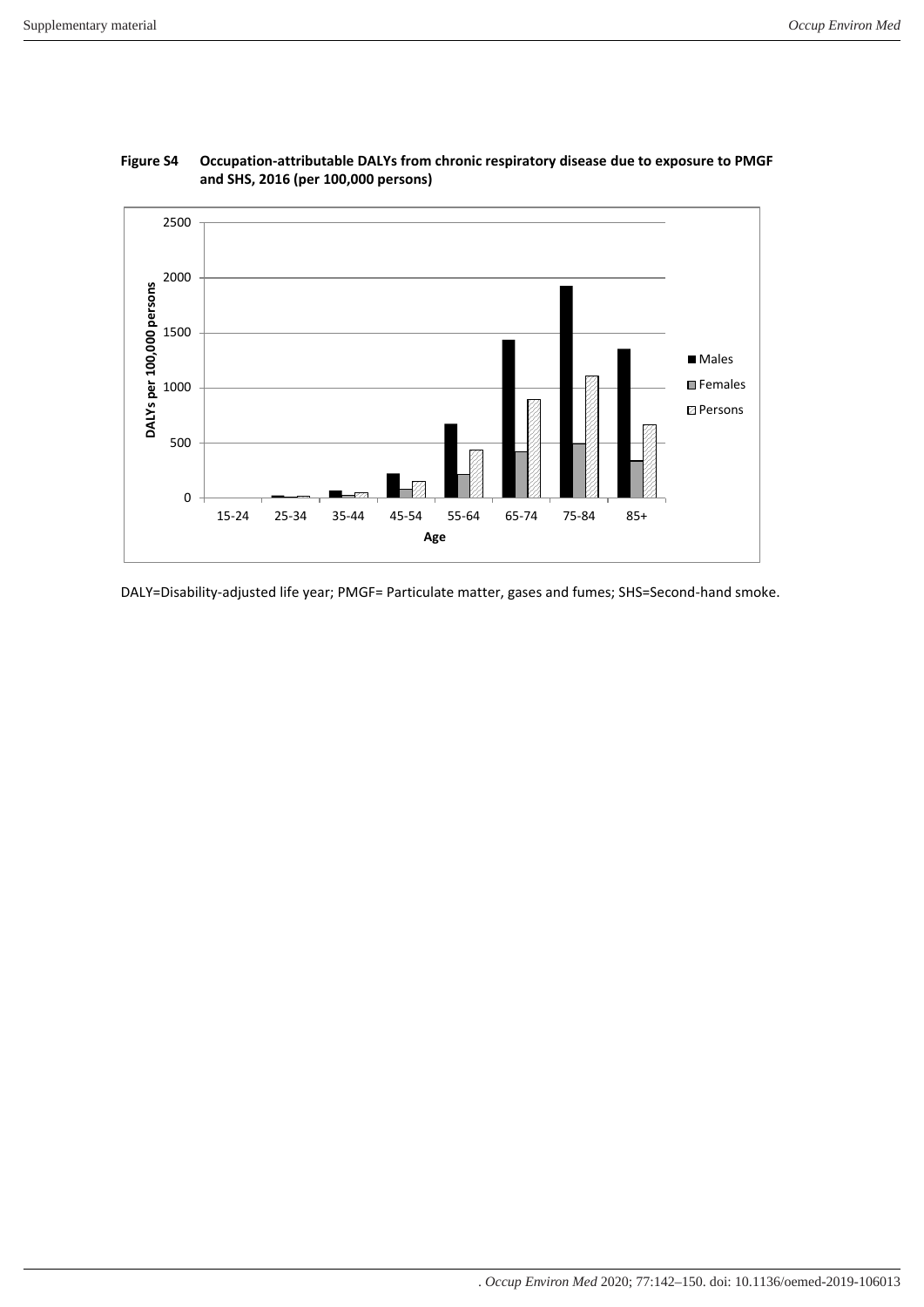![](_page_14_Figure_2.jpeg)

**Figure S5 Occupation-attributable deaths due to exposure to asthmagens, 2016**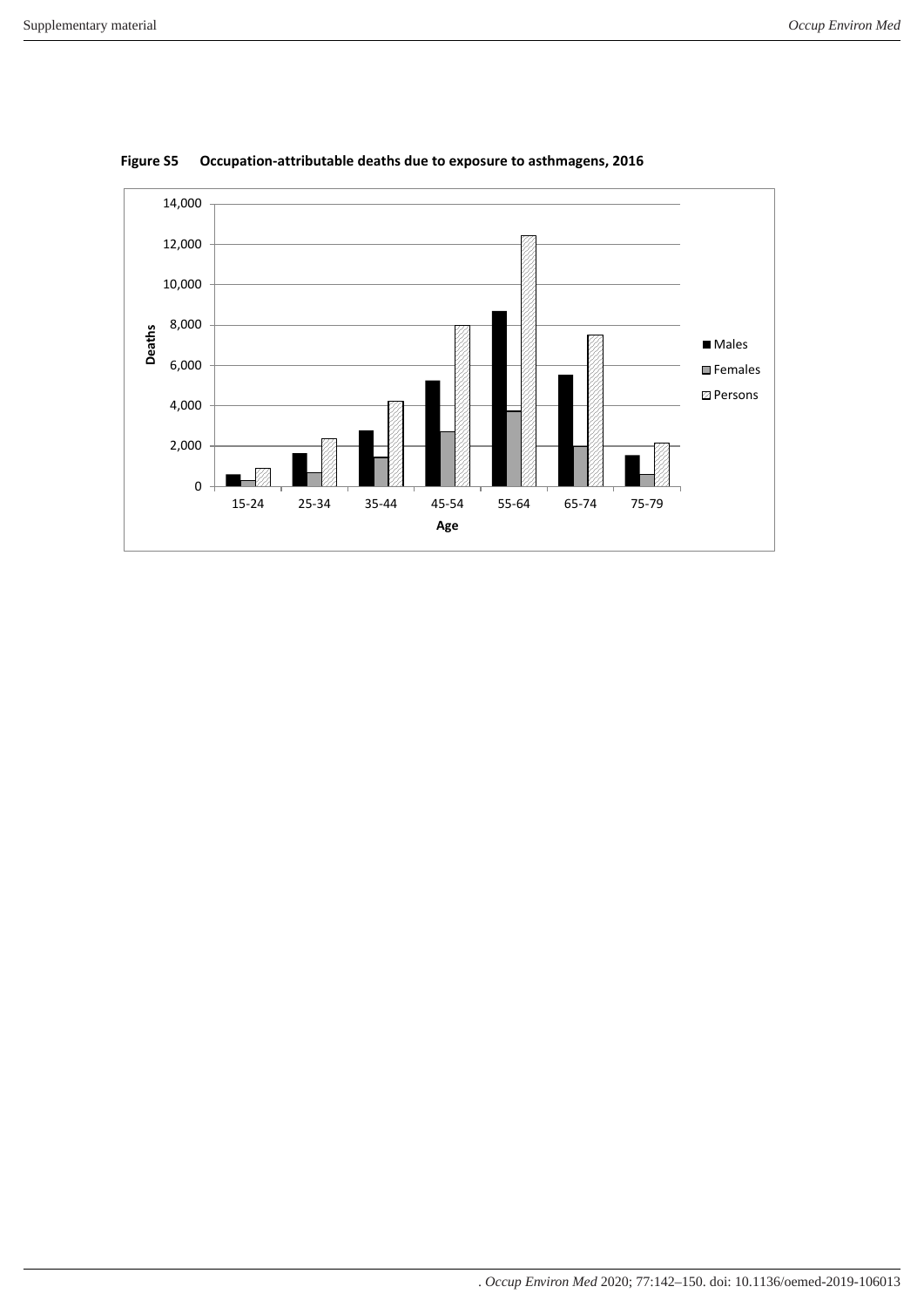![](_page_15_Figure_2.jpeg)

**Figure S6 Occupation-attributable deaths due to exposure to asthmagens, 2016 (per 100,000 persons)**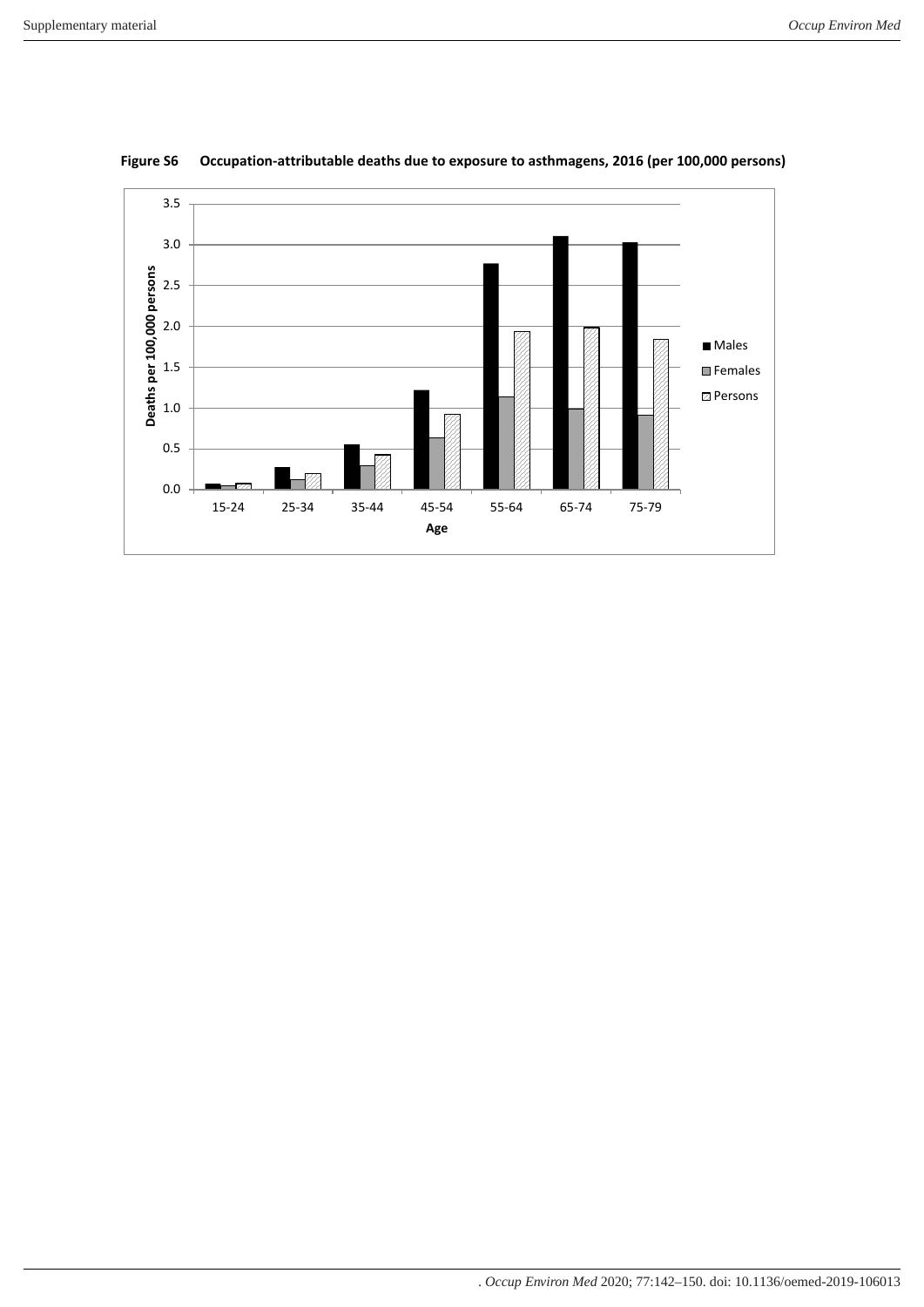![](_page_16_Figure_2.jpeg)

**Figure S7 Occupation-attributable DALYs due to exposure to asthmagens, 2016**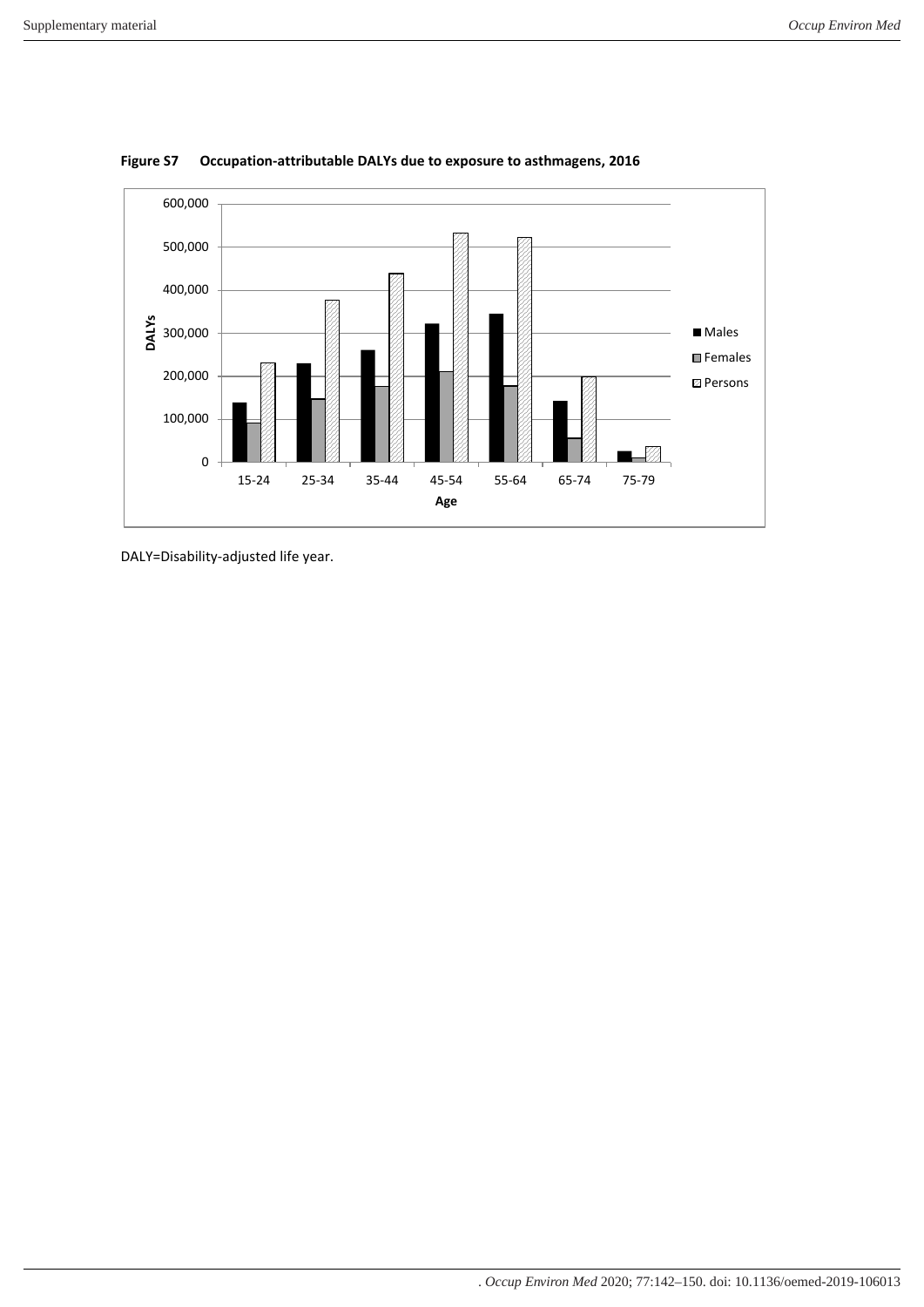![](_page_17_Figure_2.jpeg)

**Figure S8 Occupation-attributable DALYs due to exposure to asthmagens, 2016 (per 100,000 persons)**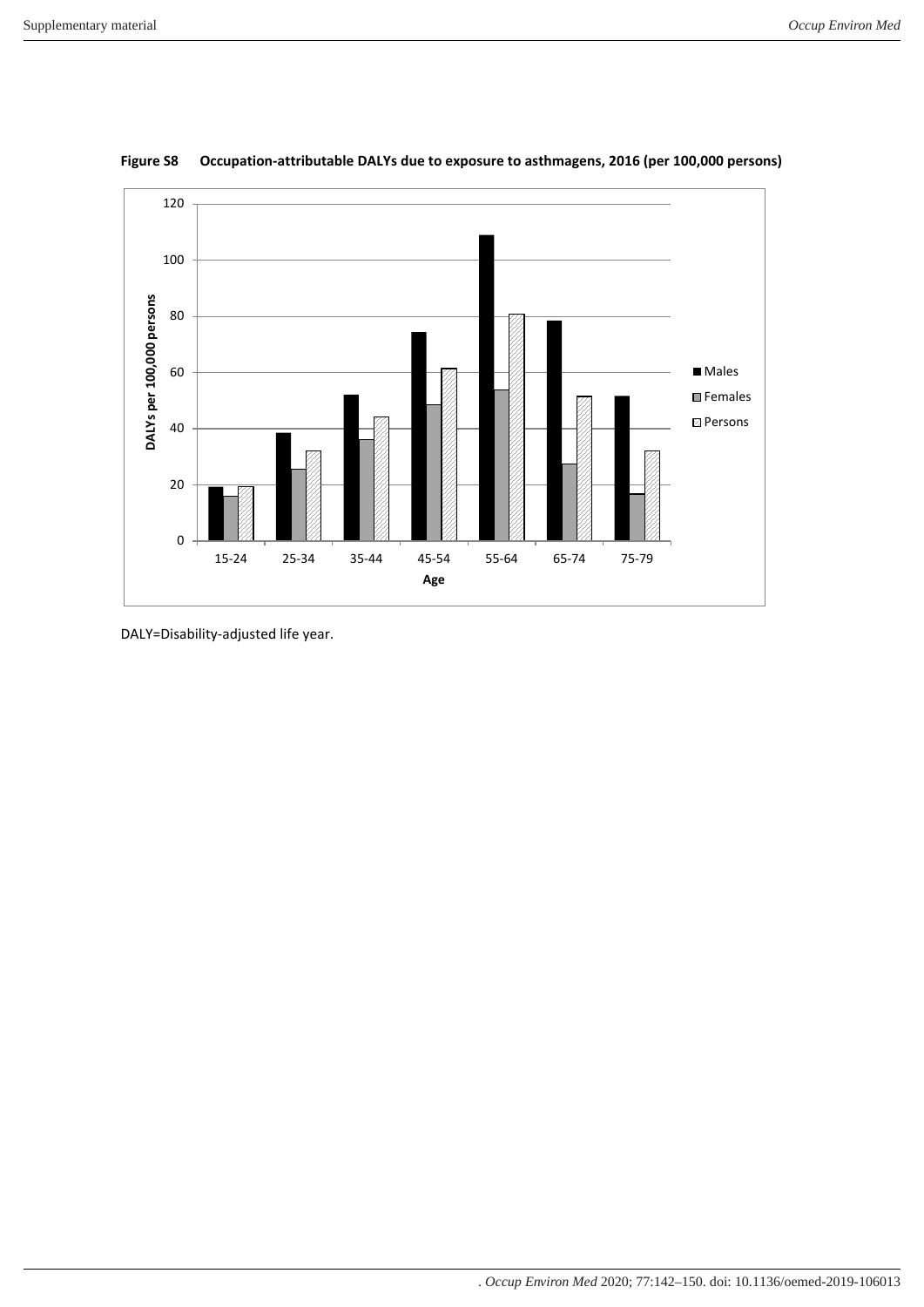![](_page_18_Figure_2.jpeg)

**Figure S9 Occupation-attributable deaths due to exposure to pneumoconiotic dusts, 2016**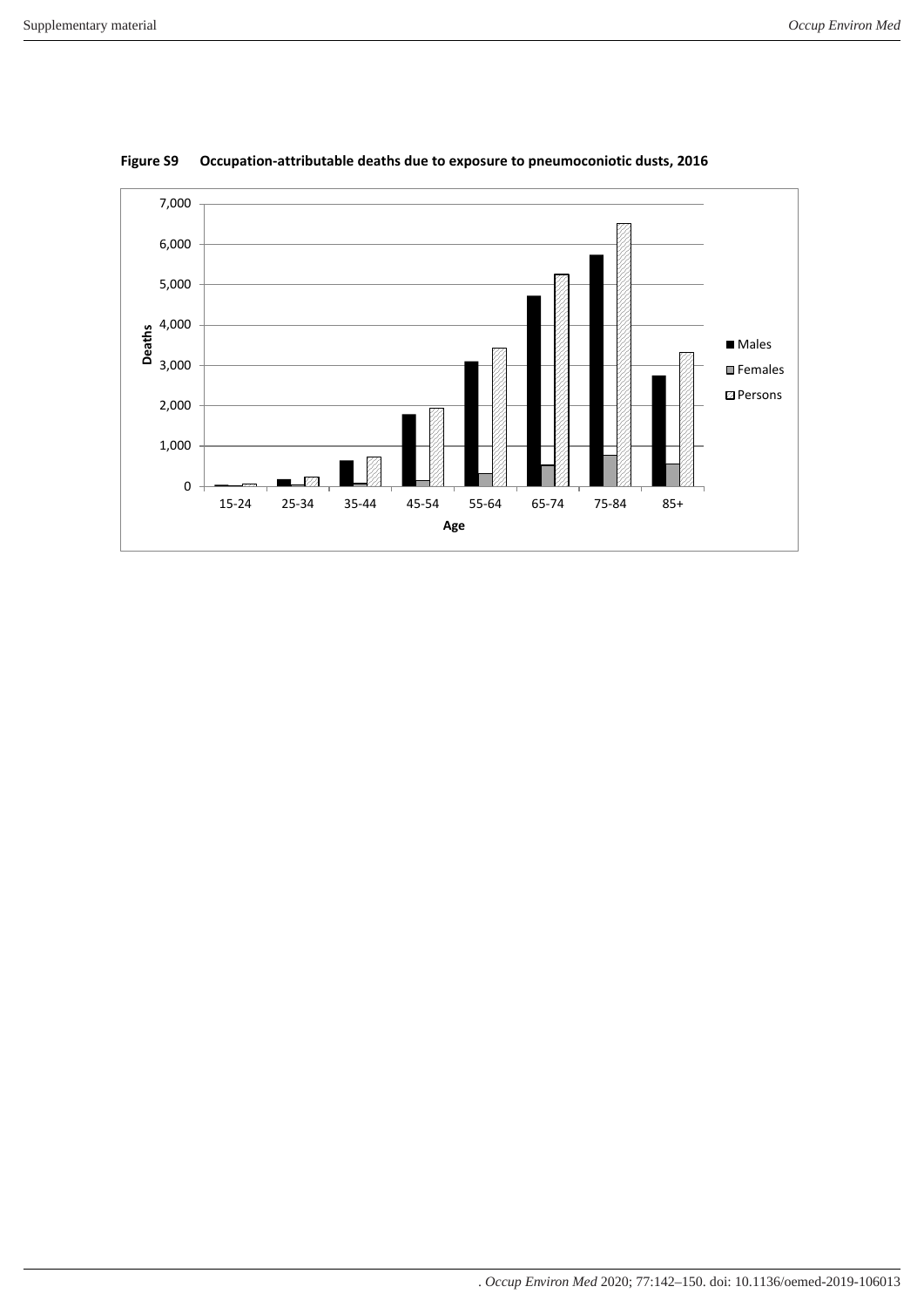![](_page_19_Figure_2.jpeg)

![](_page_19_Figure_3.jpeg)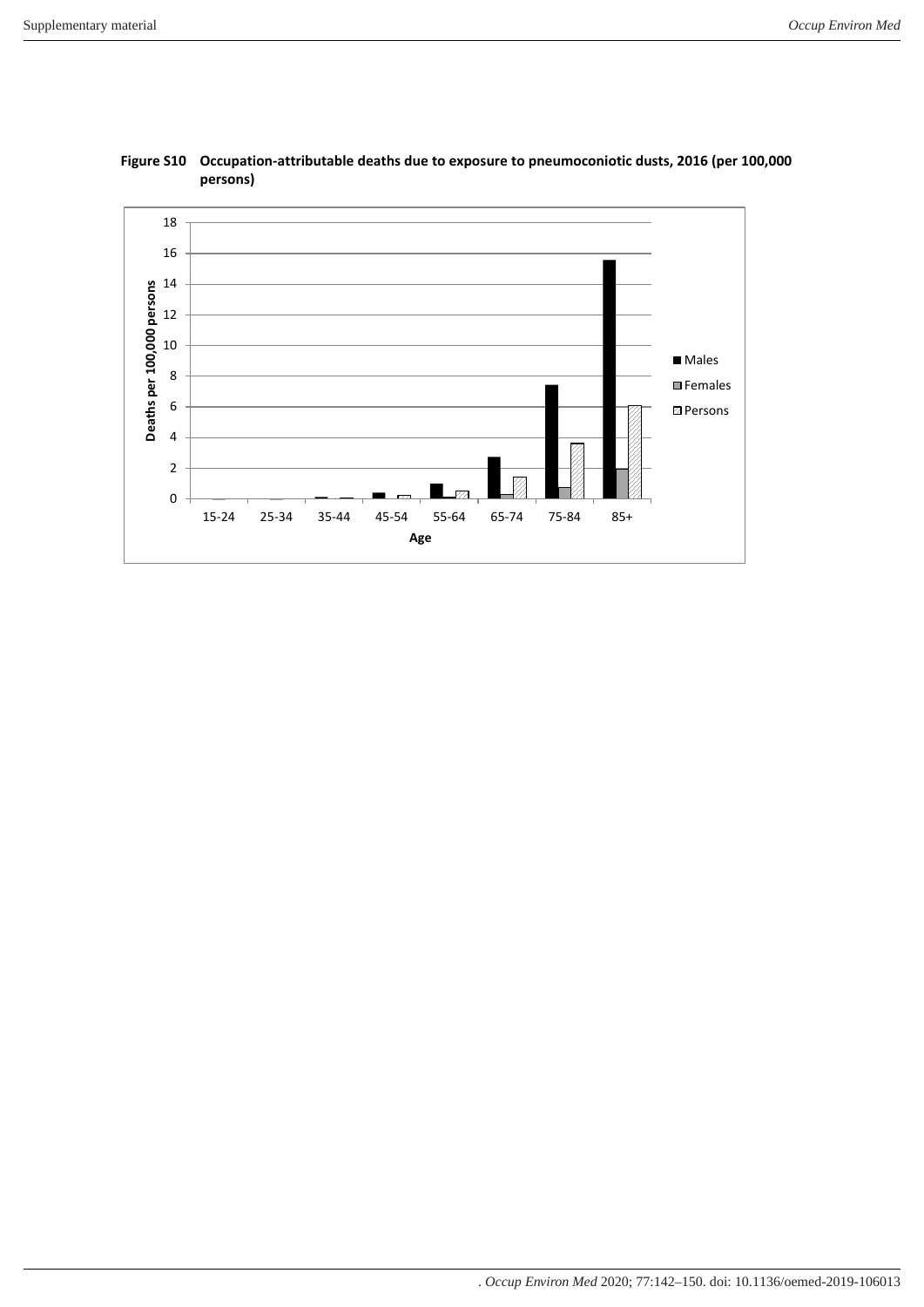![](_page_20_Figure_2.jpeg)

**Figure S11 Occupation-attributable DALYs due to exposure to pneumoconiotic dusts, 2016**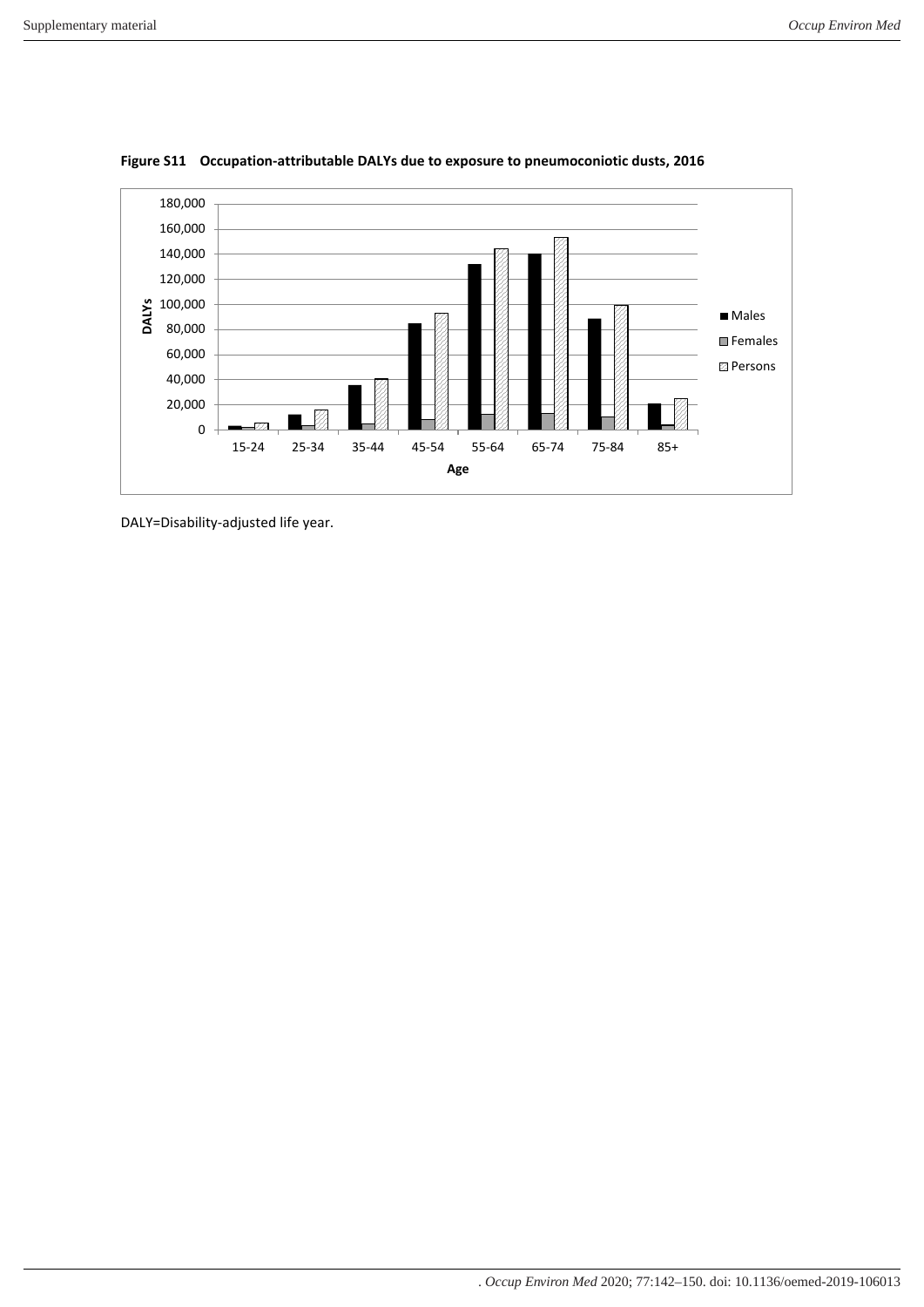![](_page_21_Figure_2.jpeg)

![](_page_21_Figure_3.jpeg)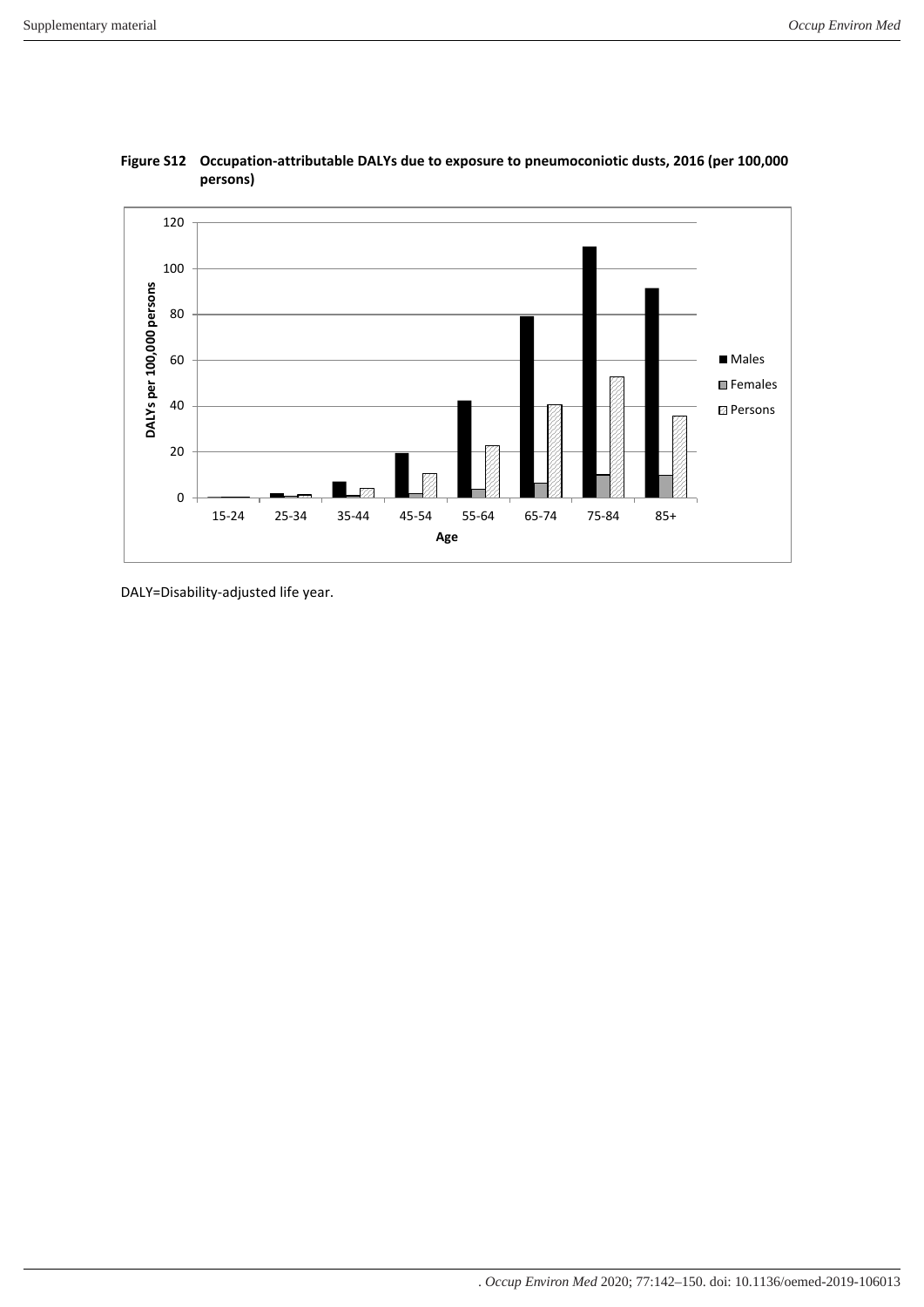### **REFERENCES**

- 1. Institute for Health Metrics and Evaluation. GBD Compare. 2017 ed. Seattle, WA: IHME, University of Washington, 2017.
- 2. Jindal S. Silicosis in India: past and present. *Current Opinion in Pulmonary Medicine* 2013;19(2):163-68.
- 3. Carey R, Driscoll T, Peters S, et al. Estimated prevalence of exposure to occupational carcinogens in Australia (2011-2012). *Occupational and Environmental Medicine* 2014;71(1):55-62.
- 4. Spankie S, Cherrie JW. Exposure to grain dust in Great Britain. *The Annals of occupational hygiene* 2012;56(1):25-36. doi: 10.1093/annhyg/mer084 [published Online First: 2011/10/07]
- 5. Schoonover T, Conroy L, Lacey S, et al. Personal exposure to metal fume, NO2, and O3 among production welders and non-welders. *Ind Health* 2011;49(1):63-72. [published Online First: 2010/09/09]
- 6. Fayerweather WE, Trumbore DC, Johnson KA, et al. Quantitative exposure matrix for asphalt fume, total particulate matter, and respirable crystalline silica among roofing and asphalt manufacturing workers. *Inhalation toxicology* 2011;23(11):668-79. doi: 10.3109/08958378.2011.604107 [published Online First: 2011/09/02]
- 7. Swanepoel AJ, Rees D, Renton K, et al. Quartz exposure in agriculture: literature review and South African survey. *The Annals of occupational hygiene* 2010;54(3):281-92. doi: 10.1093/annhyg/meq003 [published Online First: 2010/02/23]
- 8. Anttila P, Heikkila P, Makela M, et al. Retrospective exposure assessment for carcinogenic agents in bitumen waterproofing industry in Finland and denmark. *The Annals of occupational hygiene* 2009;53(2):139-51. doi: 10.1093/annhyg/men082 [published Online First: 2009/02/05]
- 9. Williams PR, Phelka AD, Paustenbach DJ. A review of historical exposures to asbestos among skilled craftsmen (1940-2006). *Journal of toxicology and environmental health Part B, Critical reviews* 2007;10(5):319-77. doi: 10.1080/10937400601034191 [published Online First: 2007/08/10]
- 10. Rushton L. Chronic obstructive pulmonary disease and occupational exposure to silica. *Rev Environ Health* 2007;22(4):255-72. [published Online First: 2008/03/21]
- 11. Schenker M. Exposures and health effects from inorganic agricultural dusts. *Environ Health Perspect* 2000;108 Suppl 4:661-4. [published Online First: 2000/08/10]
- 12. Ellen HH, Bottcher RW, von Wachenfelt E, et al. Dust levels and control methods in poultry houses. *Journal of agricultural safety and health* 2000;6(4):275-82. [published Online First: 2001/02/24]
- 13. Dost AA, Redman D, Cox G. Exposure to rubber fume and rubber process dust in the general rubber goods, tyre manufacturing and retread industries. *The Annals of occupational hygiene* 2000;44(5):329-42. [published Online First: 2000/08/10]
- 14. Blanc P, Iribarren C, Trupin L, et al. Occupational exposures and the risk of COPD: dusty trades revisited. *Thorax* 2009;64(1):6-12.
- 15. Blanc PD, Eisner MD, Earnest G, et al. Further exploration of the links between occupational exposure and chronic obstructive pulmonary disease. *J Occup Environ Med* 2009;51(7):804-10. doi: 10.1097/JOM.0b013e3181a7dd4e [published Online First: 2009/06/17]
- 16. Trupin L, Earnest G, San Pedro M, et al. The occupational burden of chronic obstructive pulmonary disease. *The European respiratory journal* 2003;22(3):462-9. [published Online First: 2003/10/01]
- 17. Weinmann S, Vollmer W, Breen V, et al. COPD and occupational exposures: a case-control study. *Journal of Occupational and Environmental Medicine* 2008;50(5):561-69.
- 18. Zock JP, Sunyer J, Kogevinas M, et al. Occupation, chronic bronchitis, and lung function in young adults. An international study. *Am J Respir Crit Care Med* 2001;163(7):1572-7. doi: 10.1164/ajrccm.163.7.2004195 [published Online First: 2001/06/13]
- 19. GBD 2016 Occupational Carcinogens Collaborators. Global and regional burden of cancer in 2016 arising from occupational exposure to carcinogens: a systematic analysis for the Global Burden of Disease Study 2016. *Occupational and Environmental Medicine* 2019:Submitted.
- 20. Karjalainen A, Kurppa K, Martikanen R, et al. Exploration of asthma risk by occupation -extended analysis of an incidence study of the Finnish population. *Scandinavian Journal of Work, Environment and Health* 2002;28:49–57.
- 21. Karjalainen A, Kurppa K, Martikanen R, et al. Work is related to a substantial portion of adult-onset asthma incidence in the Finnish population. *American Journal of Respiratory and Critical Care Medicine* 2001;164:565–68.